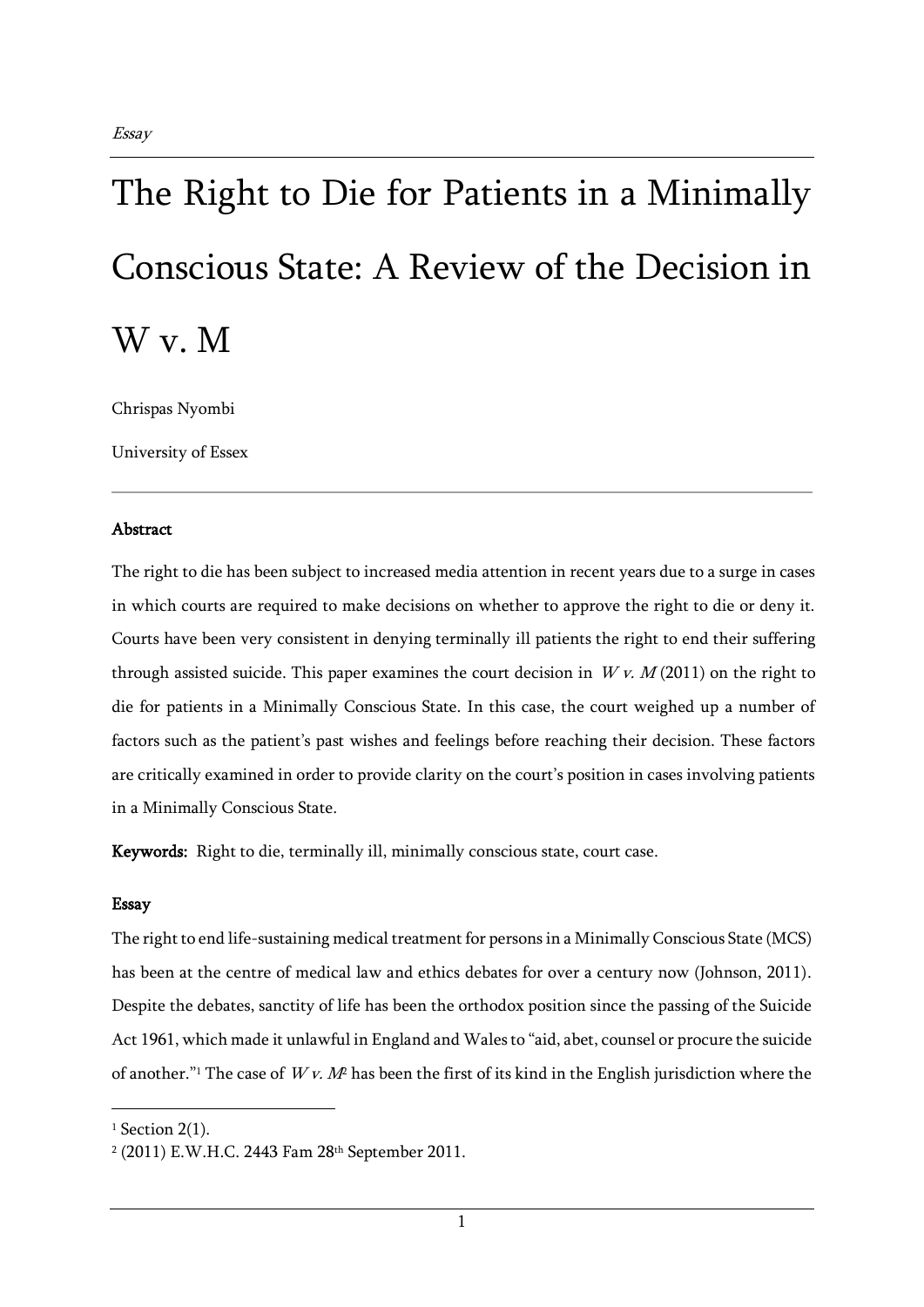Court of Protection has been asked to authorise withdrawal of artificial nutrition and hydration (ANH) from a patient in a MCS. The MCS was first identified and defined by the Aspen Neurobehavioural Conference Workgroup as, "a condition of severely altered consciousness in which minimal but definite behavioural evidence of self or environmental awareness is demonstrated" (Giacino et al., 2002, pp. 350-1). In England and Wales, it is lawful to withdraw ANH and other life sustaining treatment from an incompetent patient under the Mental Capacity Act (MCA) 2005 and the MCA Code of Practice 2008, if it is in the patient's best interest not to have the treatment continued (Skene et al., 2009).

In  $Wv$ . M, Baker J objected to the withdrawal of ANH from a patient diagnosed as being in a MCS, despite her family's wishes to have the treatment withdrawn. M's family wanted ANH withdrawn so that M could be allowed to die. Baker J considered the role of clinicians, family members and carers in healthcare decision-making and critically evaluated Human Rights provisions before reaching a decision, which could have implications for legal development. Would this case have been decided differently had  $M$  made an advance decision or had she appointed a Lasting Power of Attorney (LPA) prior to the circumstances that later arose? These legal and ethical issues are explored in this paper.

Due to M's incapacity, she was unable to make a decision on her care needs because there was an impairment or disturbance in the functioning of her mind or brain.<sup>3</sup> At the heart of the MCA 2005 lies the principle that where the individual lacks capacity, any decision or action taken on their behalf must be in their best interest.<sup>4</sup> Best interest standards were examined in light of participative elements introduced in the MCA, conclusively attaching greater weight to sanctity of life, which was of profound and significant importance. In  $Wv$ . M, Baker J applied the balance sheet approach proposed by Thorpe J in *Re A (male Sterilisation)*<sup>5</sup> by weighing up the benefits and drawbacks of withdrawing ANH for a patient in MCS. The decision in *NHS Trust v. MB* confirmed that even if the burdens of continuing treatment outweighed the benefits, treatment could be continued if it was in the patient's best interest. This balance sheet approach has shifted the best interest

<sup>3</sup> Mental Capacity Act 2005, Section 2(1).

<sup>4</sup> Section 1(5).

<sup>5</sup> (2000) 1 F.L.R. 549.

<sup>6</sup> (2006) EWHC 507 (Fam).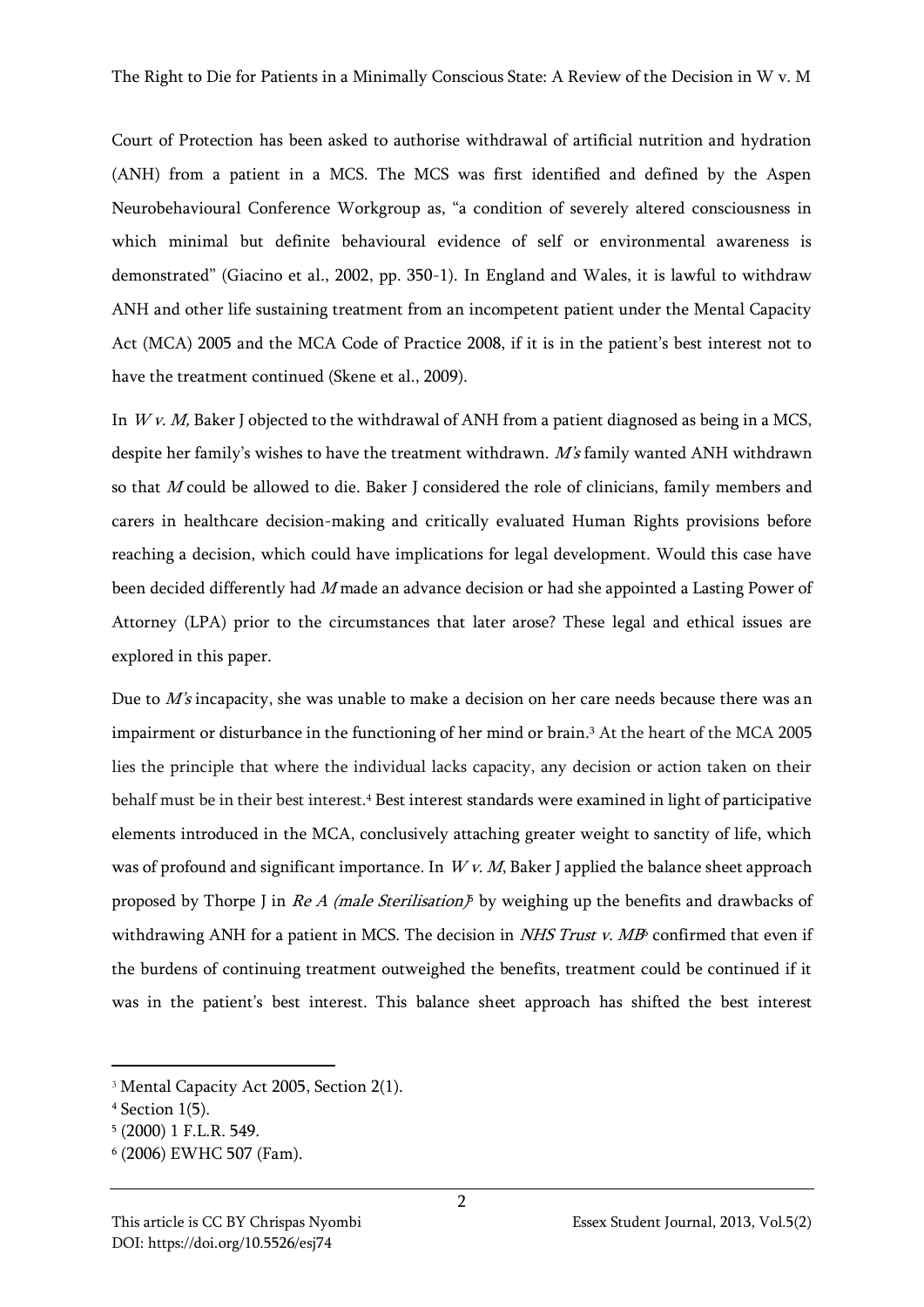perspective to a necessary requirement in the decision-making process. However, Bartlett (2005) calls for a more substantive or least content filled test.

Three key factors were weighed up by Baker J in  $Wv$ . M. First and foremost, Baker J invoked statute when deciding the best interest element by referring to Article 2 of the European Convention on Human Rights 1950 (ECHR), which gives everyone a right to life. Baker J also relied on the ruling in NHS Trust  $A$  v.  $M<sup>p</sup>$  where it was decided that withholding or withdrawing medical treatment would not constitute an intentional deprivation of life in breach of Article 2. The court held that there was no duty under Article 2 to provide futile treatment.<sup>8</sup> In exploring futility, the General Medical Council (GMC) guidelines on good decision-making in end-of-life decisions do not impose an obligation to give treatment that is futile or burdensome (GMC, 2010). This is also found under the MCA Code of Practice 2008, paragraph 5.31 and was reinstated in *Airedale NHS Trust v. Bland*<sup>,</sup> where Lord Goff held that "the fundamental principle is the principle of the sanctity of human life." A core element of medical practice is that doctors must never have the option to suggest a course of action that would harm their patients (British Medical Association, 2009). Patients trust their doctors that the treatment and advice they receive will always be in their best interest. Thus acting with the primary intention to accelerate a patient's death is difficult to reconcile with the ethical principles of beneficence and non-malfeasance.

M's mother and sister argued that her life was of "pointless existence" (Ward, 2011). A physician observed that some patients "suffer severely at the end of life" and agreed that patients can still experience "anguishing deaths" in spite of the "heroic efforts" of health professionals (McKhann, 1999, p. 79). In support of these observations, one patient stated that their experience with terminal suffering was so intense that they felt as though they were becoming "less of a human being" (Kübler-Ross, 2001, p. 61). However, in  $M$ 's case, observations from clinicians, doctors and carers proved otherwise. On that basis, Baker J accepted that  $M$  did have "some positive experiences" (Kübler-Ross, 2001, p. 61) which did not amount to treatment being futile.

<sup>7</sup> (2001)1 All E.R. 801.

<sup>8</sup> NHS Trust A v. M (2001) 1 All E.R. 801.

<sup>9</sup> (1993) A.C. 789 as per Lord Goff, 'if treatment is futile, it is no longer in the patients best interests to continue it'.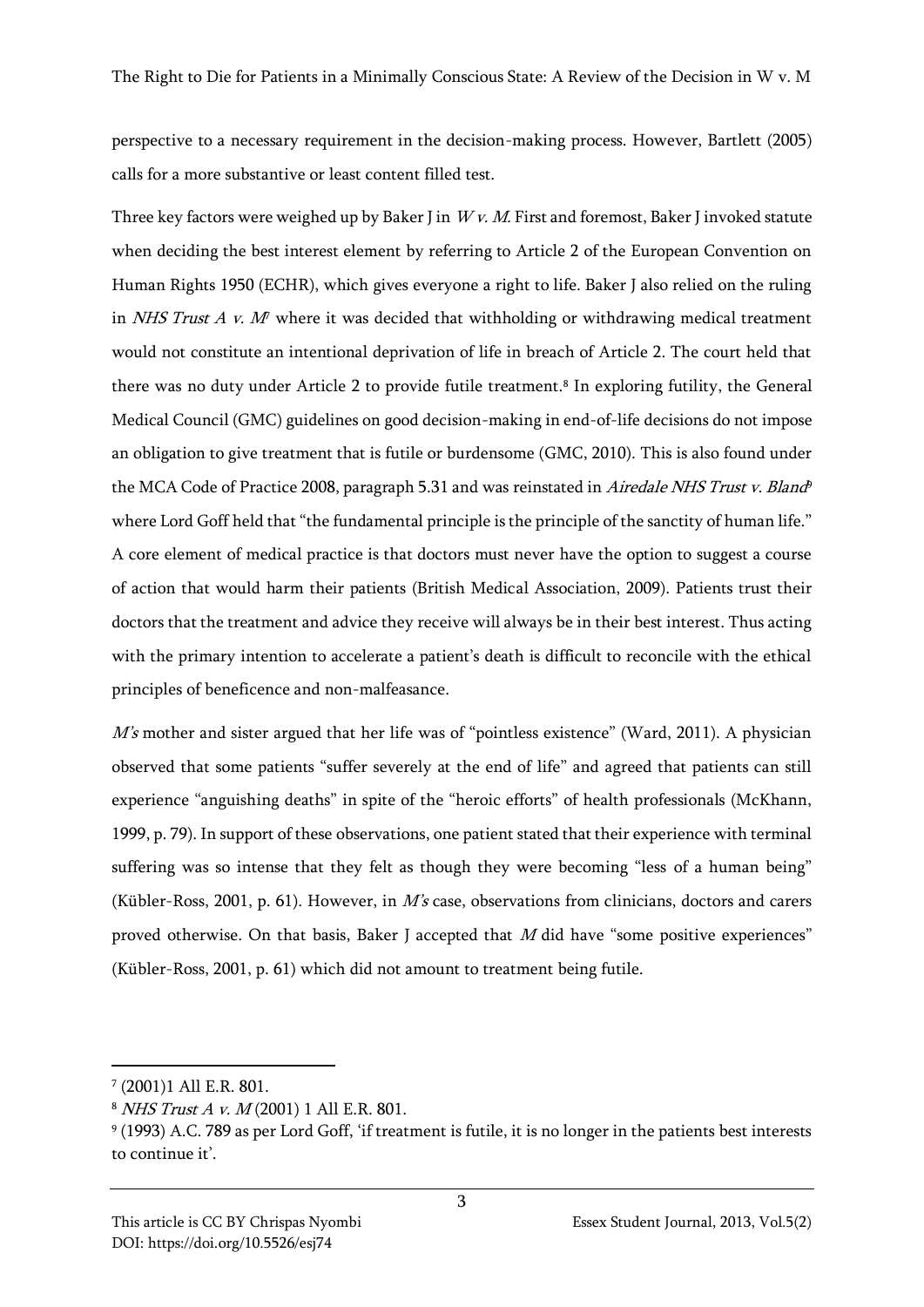The decision in *Pretty v. UK*<sup>10</sup> confirmed that Article 2 did not give a person a right to die. Dianne Pretty had motor neurone disease and she wanted to end her life. She was unable to kill herself due to the incapacitating nature of her illness. She asked the Director of Public Prosecutions (DPP) to give her husband advance immunity from prosecution. The court held that Article 2 cannot be interpreted as giving a right to die. Thus the case established that a person cannot obtain advance immunity from prosecution. This was affirmed by the MCA Code of Practice 2008, paragraph 5.31 which stipulates that all reasonable steps must be taken to prolong a person's life.

However,  $Wv$ . M was distinguished because *Bland* was in a vegetable state (VS). Unlike *Bland*, M "was sensate, clinically stable, aware of herself and her environment, able to respond to people, and to music, and also, in a very limited way, able to communicate about her needs."M was recognisably alive, treatment was neither futile nor burdensome and thus it was in her best interest to be kept alive.

Second, M's past wishes and feelings were considered in determining best interest. The MCA 2005 requires the court to consider, so far as is reasonably ascertainable, the person's past and present wishes or feelings.<sup>11</sup> Past wishes might also be ascertained from relatives and others known to the patient. In this case, M's partner and sister based their arguments on informal statements which included "M visiting her father and grandmother in a nursing home and stating she would not want to live like that, would not want to be dependent on others, wanted 'to go quickly', and that someone in a condition as *Bland* should be allowed to die". Notably,  $M$ 's family argued that, "she would not have wanted to live in the condition that she is in". The question for the court was therefore how much weight they should attach to past wishes and feelings in the absence of an advance decision.

When it comes to advance decisions (or directives), there is no requirement that oral statements must be written, although a written statement could carry evidential weight in end-of-life decisionmaking (Samantha, 2009). Baker J accepted these views and held that there was no evidence to suggest that "Mever specifically considered the question of withdrawal of ANH, or ever considered the question whether she would wish such treatment to be withdrawn if in a MCS". Similarly, in

<sup>10</sup> (2002) 35 E.H.R.R. 1.

 $11$  Section 4(6).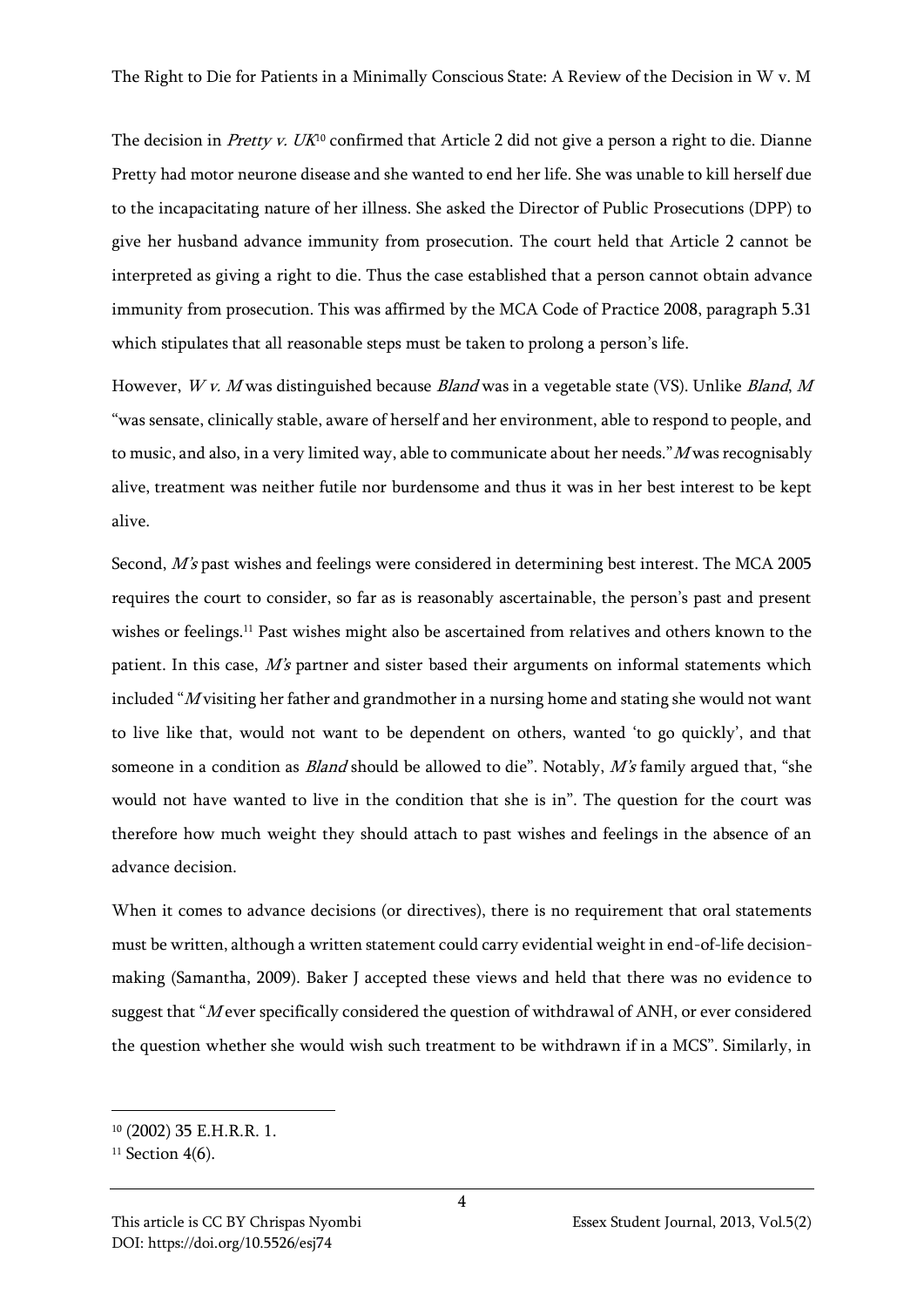W Healthcare NHS Trust v.  $H<sub>12</sub>$  it was held that in absence of an advance directive clearly demonstrating H's preference of being deprived of food and drink until she died, it was in her best interest to reinsert the tube. This clearly shows that in order to prevent ambiguities in law, the Court follows a strict approach in deciding what weight should be given to informal statements in end-of-life decisions. If they bear no similarity to the current circumstances, they will be irrelevant in end-of-life decision-making. Furthermore,  $M$ 's present wishes could not be known since she had been in a MCS for eight years.<sup>13</sup> Arguably, ascertaining current views from an incapacitated person is problematic, and in all probability is inspirational rather than realistic. Baker J critically evaluated all these issues and held that, in the absence of an advance decision, it would be wrong to attach significant weight to statements made by  $M$  prior to her collapse.

In this case, emphasis was put on  $M$  not having made an advance decision, which poses the question: had one been in place, would this case have been decided differently? If an advance decision had been made by M, provided it fulfilled both the common law and statutory requirements under the MCA 200514, it would have been binding. This would have allowed her to refuse treatment in anticipation of a period of incompetence when she lacked the ability to make a contemporaneous decision in the future. The GMC guidelines state that "[a]ny valid advance refusal of treatment one made when the patient was competent and on the basis of adequate information about the implications of his/her choice, is legally binding and must be respected where it is clearly applicable to the patient's present circumstances and where there is no reason to believe that the patient had changed his/her mind" (GMC, 2002, p. 5).

Nevertheless, it is very unlikely that  $M$  would have made an advance decision because she had enjoyed a healthy and independent lifestyle. The viral encephalitis, which left her with extensive and irreparable brain damage, was a result of unforeseen circumstances a layperson would never have predicted. Legal commentators such as Maclean (2008, p. 16) argue that "one of the wellknown problems with advance directives is the difficulty of drafting a sufficiently specific directive that anticipates the future circumstances when the individual would like treatment to stop." Arguably, this is a more straightforward approach for a patient with an illness that is inherited, as

<sup>12</sup> (2005) 1 W.L.R. 834.

<sup>&</sup>lt;sup>13</sup> Mental Capacity Act 2005, section 4(6).

<sup>14</sup> Sections 24, 25 & 26.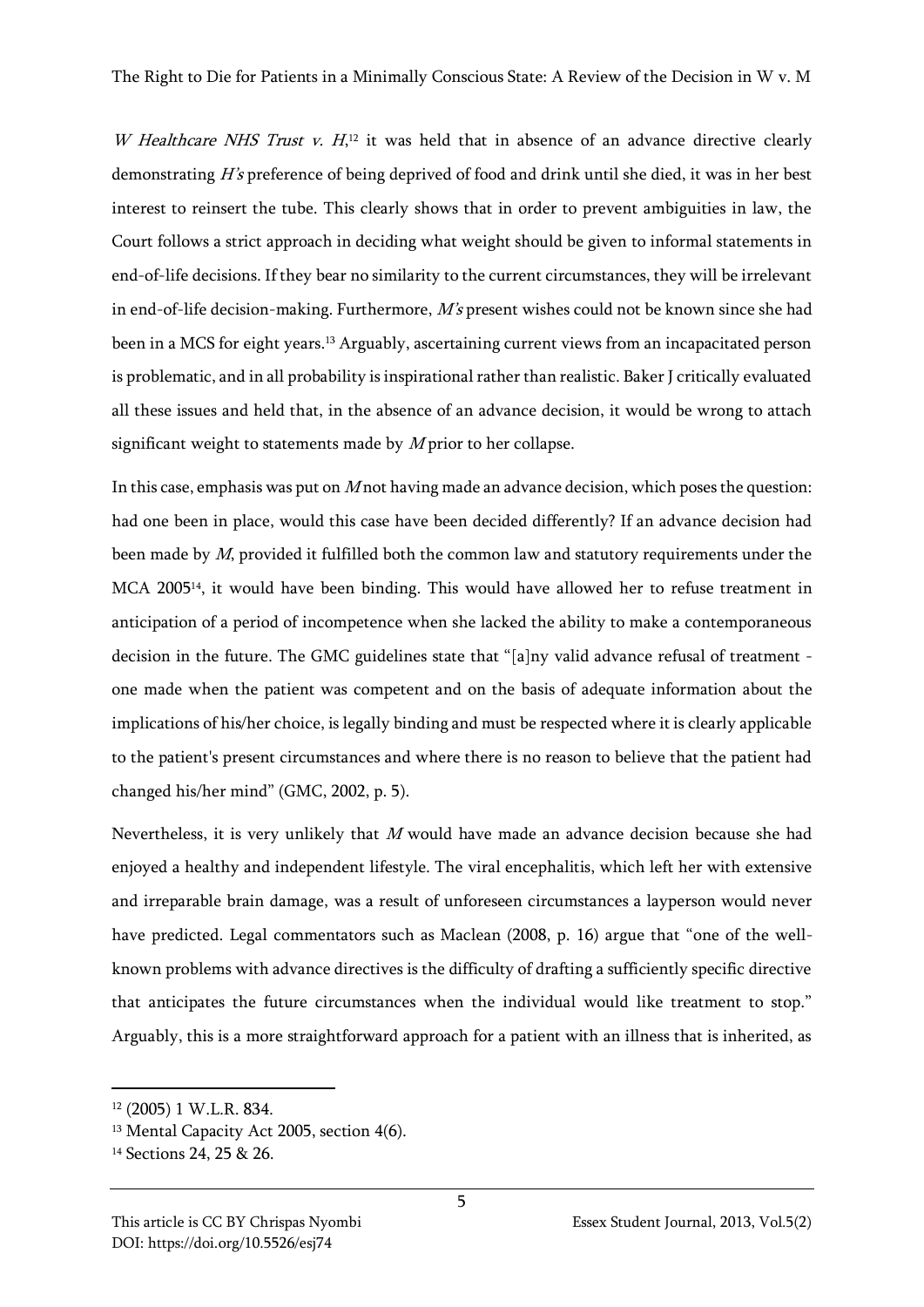the patient knows the exact circumstances to outline in the advance directive. However, for a formerly healthy patient like  $M$  it becomes very difficult to draft an advance decision based on unforeseen circumstances. Furthermore, advance directives often do not achieve the individual's aims due to the need to satisfy the validity and applicability requirements to the satisfaction of the reasonable belief of the healthcare provider. Considering M's healthy lifestyle as well as the difficulties associated with drafting an advance decision, it is very unlikely  $M$  would have made one prior to the circumstances that later materialised.

Preferably, while M was competent, she could have appointed her partner and sister as her LPA<sup>15</sup> to make healthcare decisions in her best interest. The MCA 2005 allows an adult with capacity to select a trusted and willing person over the age of 18 to make healthcare and welfare decisions on their behalf in the event of loss of capacity.<sup>16</sup> However, the decision-making authority of an attorney does not extend to decisions about life-sustaining treatment unless the instrument contains an express provision to that effect.<sup>17</sup> Without such a definite expression of will, there would very likely have been irreconcilable disagreements between the attorneys  $(M's$  partner and sister) and the healthcare professionals over what would be in  $M$ 's best interest, thus the case would have had to be referred to the Court of Protection for adjudication. The attorneys would argue that it is in M's best interest to have ANH withdrawn while the health care team would probably want treatment to continue. Provisionally, <sup>M</sup> would be given life-sustaining treatment to prevent a serious deterioration in her condition while adjudication is sought.<sup>18</sup> If M did not include lifesustaining treatment in the instrument, there is little chance that requests for withdrawal of ANH expressed to her attorneys would be respected, unless this is deemed to be in her best interest by the medical team. However, if the life-sustaining treatment provision were included in the instrument, the attorney's plea to withdraw ANH to allow  $M$  to die would have been successful.

Third, pain was another factor considered when determining best interest. An Abbey Pain Scale test confirmed that  $M$  was suffering pain, but the frequency of pain or discomfort was unclear. This test is used to measure pain in people with end-stage dementia who cannot verbalise (Abbey et al.,

6

<sup>15</sup> Mental Capacity Act 2005, section 9.

<sup>&</sup>lt;sup>16</sup> Section 10.

<sup>&</sup>lt;sup>17</sup> Mental Capacity Act 2005, section 11(8).

 $18$  Mental Capacity Act 2005, section 6(7) (a) (b).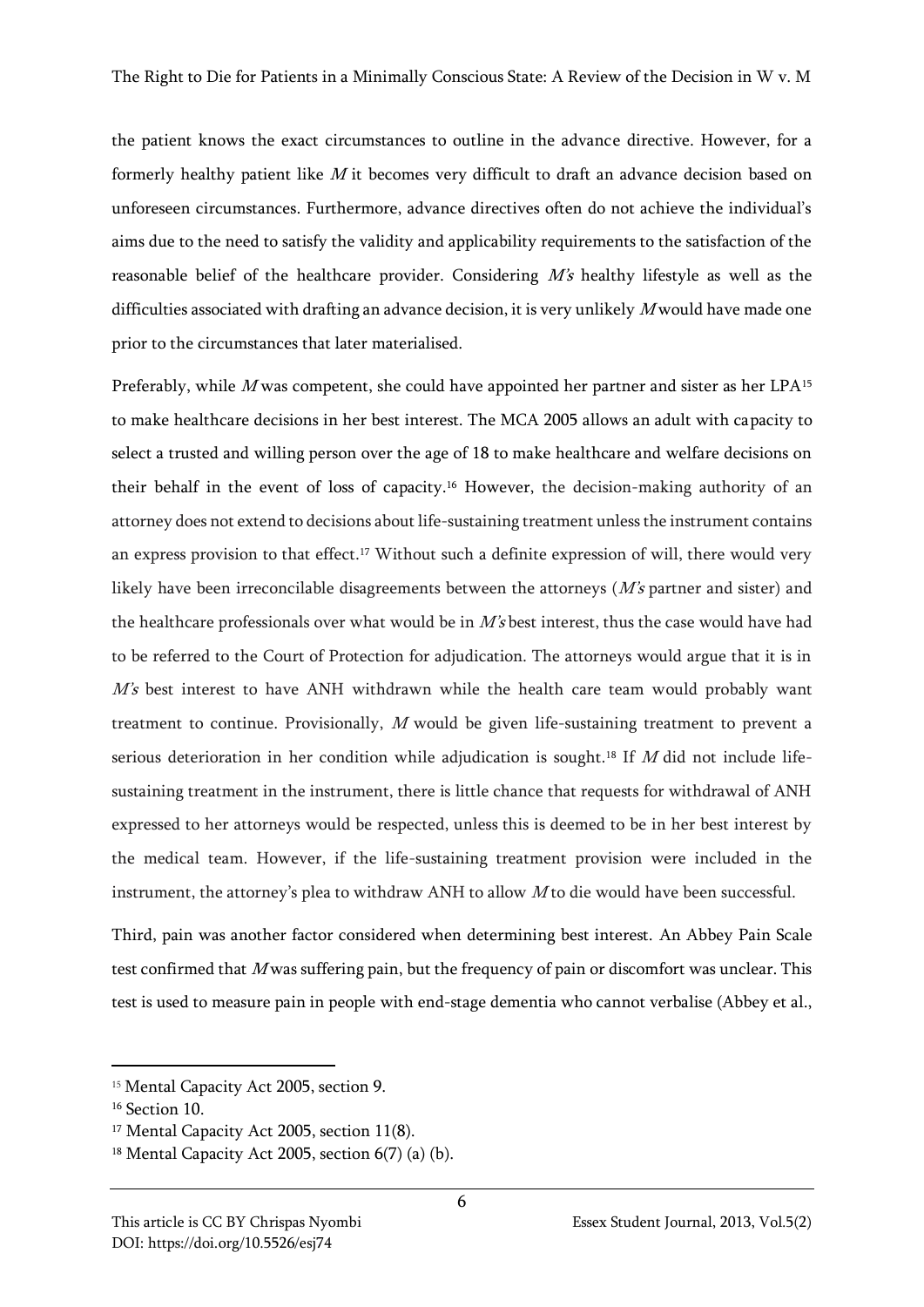2004). M's carers reported that M was in pain 25-30 per cent of the time, but her family were certain that the pain was a more frequent occurrence. Baker J accepted that  $M$  being in a MCS had to experience pain, but the extent of the pain was not known. He concluded that there are times when she experiences pain and times when she is pain-free. He also pointed out that pain relief medication is available for times when  $M$  is in pain and that evidence suggested that she was not in extreme pain. <sup>M</sup> could at times feel pain and occasionally vocalised the experience, which was not applicable to *Bland*, who was in a VS. This signifies that carers, clinicians and doctors play a role in end-of-life decisions. All their views, findings and evidence are given due weight by the court.

Moreover, quality of life was also considered when determining best interest. In examining  $M\ddot{s}$ quality of life, Baker J pointed out that she was no longer able to enjoy life considering her independent life-style, and it was wholly understandable why members of her family thought she did not enjoy life at all. Notably,  $M$ 's sister  $B$  stated that, "she cannot enjoy a drink, a cup of tea or anything. She has got no pleasures in life". Was M's quality of life therefore so poor, the burden of the MCS so great, to justify withdrawal of ANH? Baker J decided to explore this issue further by considering the evidence from clinicians, doctors and  $M$ 's carers. The carers submitted that  $M$  did enjoy some aspects of her life because she occasionally smiled, cried when certain music was playing and overall had some positive experiences. Although her prospect of recovery was very remote and she was likely to stay in this state for the rest of her life, and while Baker J accepted that many of her experiences were negative, he did not find her current life to be overwhelmingly negative or overly burdensome.<sup>19</sup> Distinctively, *Bland* had such a poor quality of life that continuation of treatment was of no benefit to him.

In exploring the notion of dignity, Baker J held that there is dignity in the life of a disabled person who is being well cared for and kept as comfortable and pain-free as possible. Article 3 of the ECHR provides a prohibition on inhuman and degrading treatment. Furthermore, *NHS Trust A v.*  $M^{20}$ confirms that the patient must be aware of the inhuman or degrading treatment experienced. Arguably, <sup>M</sup> would have been aware if ANH was withdrawn and died from starvation and dehydration within 2-3 weeks since she had a minimal level of consciousness. This infringement of Article 3 does not amount to a dignified end-of-life thus it was not justifiable to have ANH

<sup>19</sup> MCA Code of Practice, para 5.31.

<sup>20</sup> (2001) 1 All E.R. 801.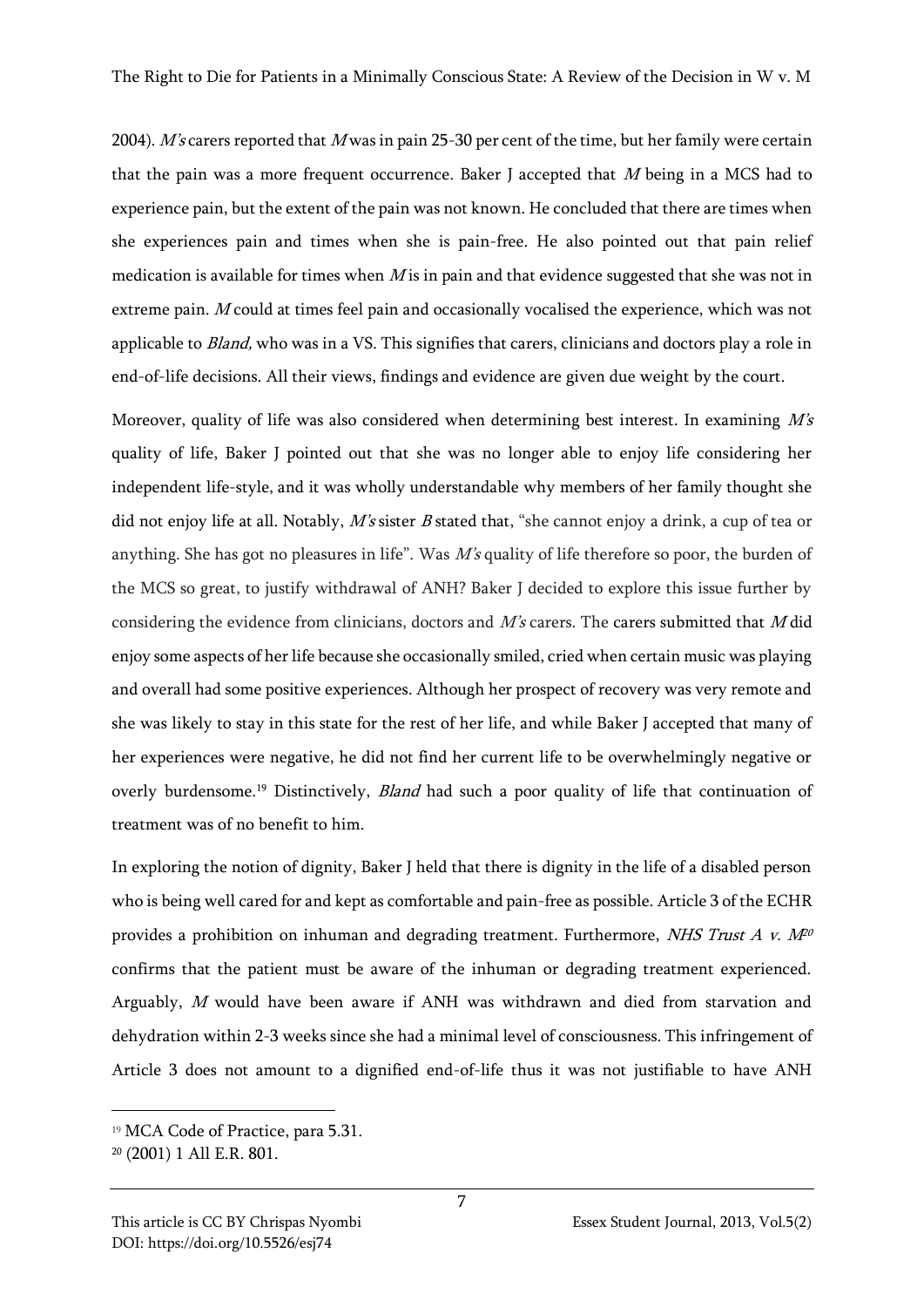withdrawn. Wishes and feelings of family members and carers were also considered in analysing best interest. Section 4(7) of MCA 2005 allows the court to consult the views of anyone engaged in caring for M or interested in her welfare. A majority of  $M\ddot{s}$  carers argued that it was in her best interest to be kept alive as she had some positive experiences. However, M's family wanted ANH withdrawn, so that M could be allowed to die. Glass v.  $UK<sup>21</sup>$  confirmed that Article 8 of the ECHR involved parents being involved in decisions regarding their children's welfare. In relation to M, the Court of Protection had so far as practically possible involved her family in the decision making process, thus there was no infringement of Article 8.

Having weighed up and analysed all the factors in relation to best interest, the demerits of continuing ANH outweighed the merits. Baker J held that sanctity of life was the decisive factor in this case, objecting to the withdrawal of ANH. Being in a MCS, it was in  $M\ddot{\text{s}}$  best interest to be kept alive though a do-not-resuscitate order was upheld.

The decision in  $Wv$ . M could have implications for legal development. First, it gives more support to the argument that the right to die should be outlawed because of the sanctity of human life. It is based on the belief that human life should be protected at all times and should be cared for throughout their lives (Holt, 2008). It is also morally and ethically wrong to pass legislation that is grounded in the belief that some people are better off dead; to approve the right to die would undermine all the fundamental principles underpinning the sanctity of life. On that basis, the law should not be used as a vehicle for the right to die. Second,  $Wv$ . M challenges previous decisions concerning patients' plans to go abroad for the purpose of assisted suicide because where the law throws out the right to die through the door it would otherwise allow it back in through the window. This was evident in *Local Authority v.*  $Z^{22}$  where it was held that the law did not penalise the decision of a competent adult to take her own life. <sup>Z</sup> suffered from an incurable degenerative brain disease and wished to travel to Switzerland for assisted suicide. Her husband informed the Local Authority that she was proposing to make the necessary arrangements. The court held that if

<sup>21</sup> (2004) Lloyd's Rep. Med. 76.

<sup>22</sup> (2004)E.W.H.C. 2817Fam.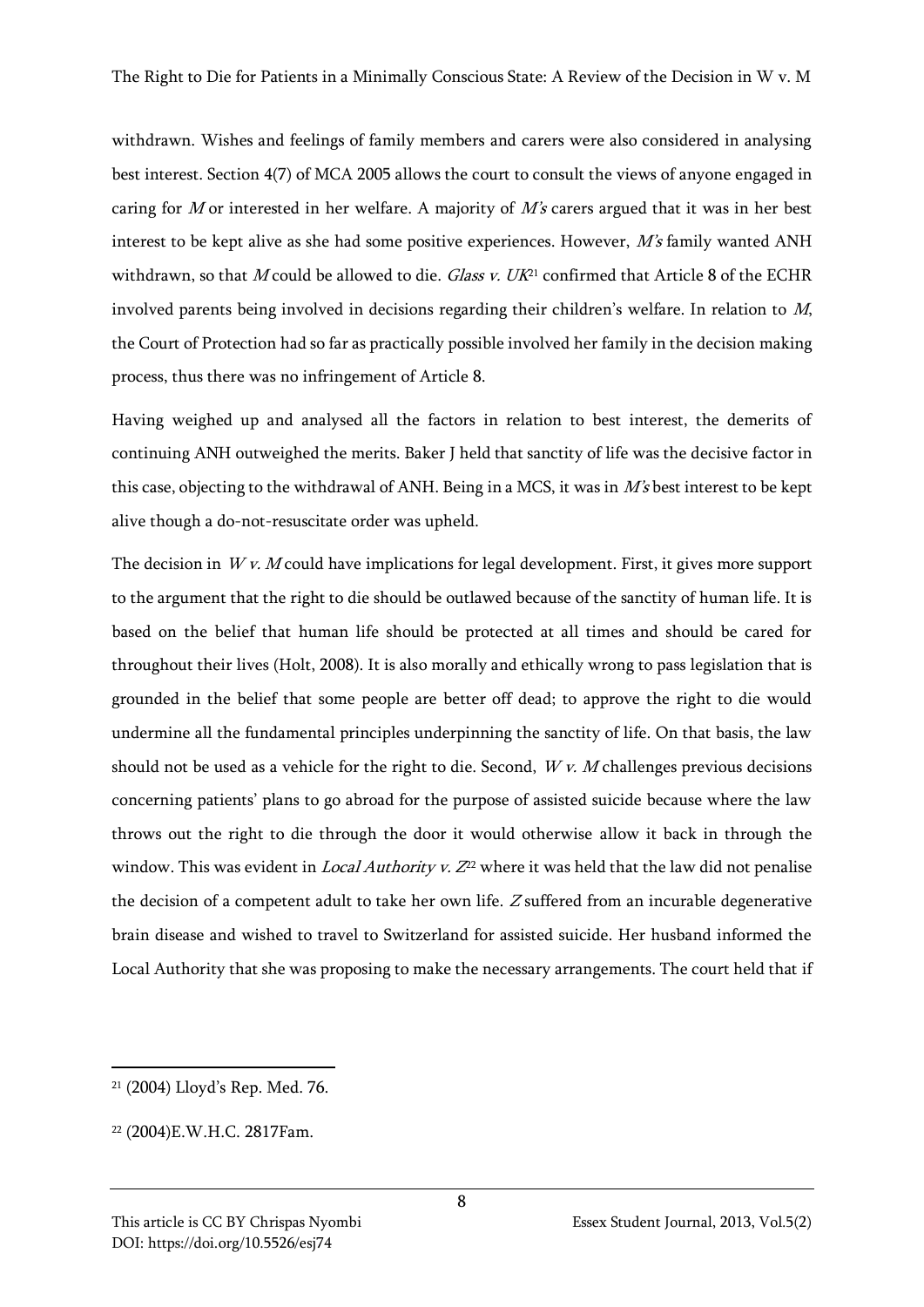a person has capacity, there is no basis in law for preventing her from planning to go abroad for the purpose of ending her life.

Furthermore, the right to go abroad for assisted suicide can only be supported if there is unavailability of first class services to alleviate the desire for a patient to end their life. One health professional observed that even a "well planned death" can be "slow, noisy, upsetting, and unpleasant to witness" (Humphry, 1992). However, he believed that the focus should be on meeting the palliative care needs of patients in order to ensure the provision of appropriate pain control, dignity and comfort rather than clinically assisting suicide.

It can therefore be seen that the decision in  $Wv$ . M has brought some degree of clarity over the right to end life-sustaining medical treatment for persons in a MCS. Before reaching a decision, Baker J weighed up the benefits and drawbacks of withholding life-sustaining medical treatment by using the balance sheet test to determine M's best interest. However, Barker J placed more weight on the ethical principle of sanctity of life which is supported by Article 2 of the ECHR. The degree of pain experienced and quality of life enjoyed were also considered. Although relatives argued that M's pain was more severe and frequent, the medical professionals disagreed. However, there was a general agreement that  $M$  could no longer enjoy life. Barker J relied on the legal effect of  $M$ 's past wishes to reach the decision. There is no requirement for past wishes to be in writing, which creates doubt and ambiguity over their correctness.

Alternatively, the patient could have drafted an advance directive. However, drafting an advance decision is very difficult, especially since the patient is unlikely to know future outcomes. Despite that, if an advanced directive that fulfilled both common law and statutory requirements was made by M, it would have been binding. Similarly, if a LPA contained an express provision that extends decision making authority to life-sustaining treatment, then a challenge by health professionals would have been avoided and the LPA's decision would have been allowed to stand. In  $Wv. M$ , a LPA would have offered a more flexible solution than an advance directive, which is constrained by requirements of applicability and validity in end-of-life decision-making, provided the LPA's provisions were precise enough.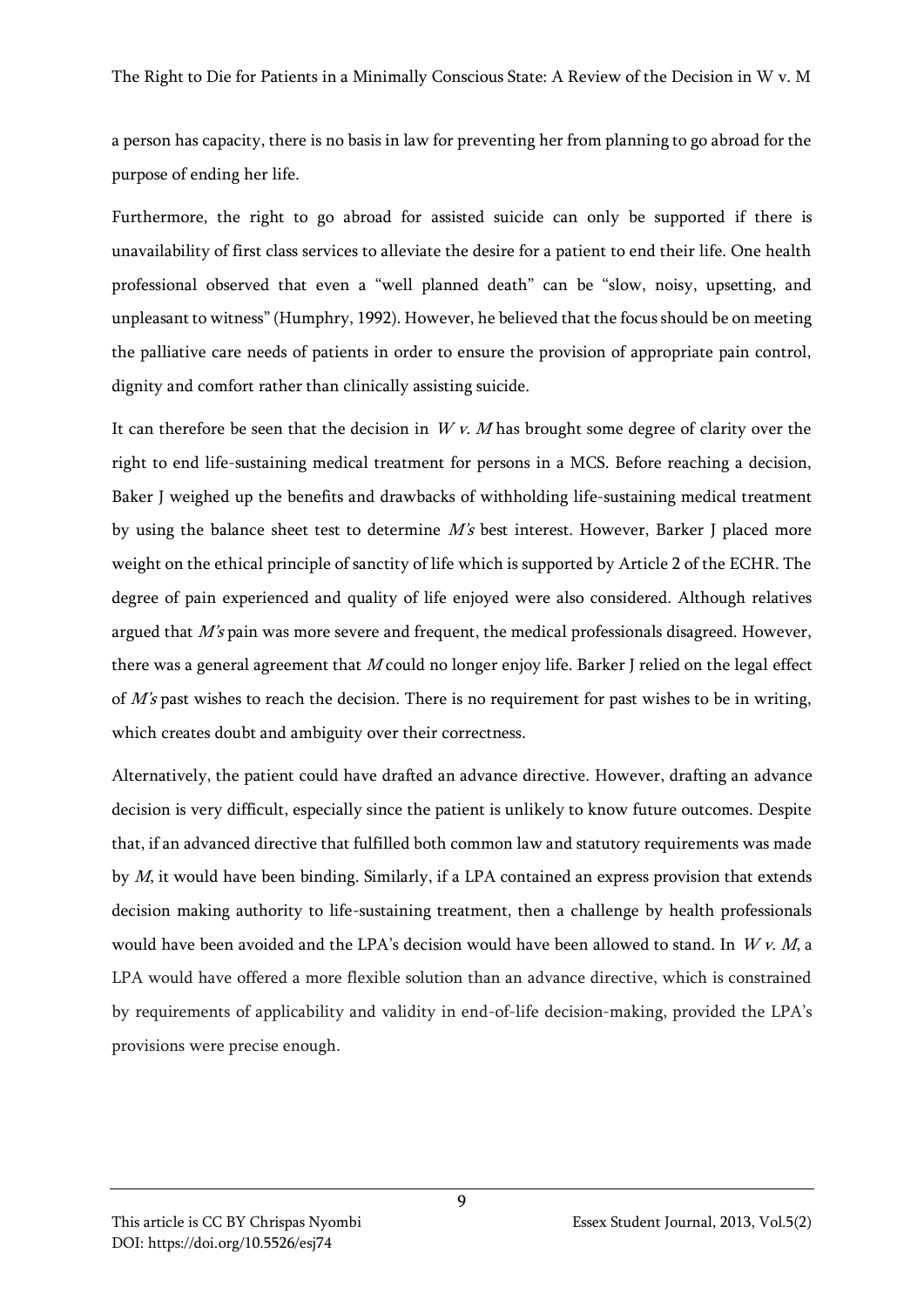Overall,  $Wv$ . M has set a precedent with regards to withdrawing life-sustaining treatment for persons in a MCS. It has removed ambiguity about how the law approaches withdrawal of treatment for patients who are not in a VS following *Bland*. Despite the legal developments, reaching the right decision is crucial because an erroneous decision to withdraw life-sustaining treatment that results in death is irreversible.

## References

Abbey, J. et al. (2004). The Abbey pain scale: a 1-minute numerical indicator for people with endstage dementia. International Journal of Palliative Nursing, 10(1), pp. 6-13. Bartlett, P. (2005). Blackstone's Guide to the Mental Capacity Act 2005. Oxford: Oxford

University Press.

British Medical Association (2009). End of life guidelines. [online] Available at:

<http://www.bma.org.uk/images/endlifedecisionsaug2009\_tcm41-190116.pdf> [Accessed 13 January 2012].

General Medical Council (2002). Withholding and withdrawing: Guidance for doctors. General Medical Council (2010). Treatment and care towards the end of life: Good practice in decision making. Guidance for doctors.

Giacino, J et al. (2002). The Minimally Conscious State: Definition and Diagnostic Criteria. Neurology, 58(3), pp. 349-53.

Holt, J. (2008). Nurses' attitudes to euthanasia: The influence of empirical studies and methodological concerns on nursing practice. Nursing Philosophy, 9(4), pp 257-72.

Humphry, D. (1992). Final Exit: The practicalities of self-deliverance and assisted suicide for the dying. 3rd ed. New York: Randon House.

Johnson, L. S. M. (2011). The Right to Die in the Minimally Conscious State. Journal of Medical Ethics, 37(3), pp. 175-8.

Kübler-Ross, E. (2001). On Death and Dying. London: Routledge.

Maclean, A. R. (2006). Advance Directives, Future Selves and Decision-making. Medical Law Review, 14(3), pp. 291-320.

Maclean, A. R. (2008). Advance Directives and the Rocky Waters of Anticipatory Decisionmaking. Medical Law Review, 16(1), pp. 1-22.